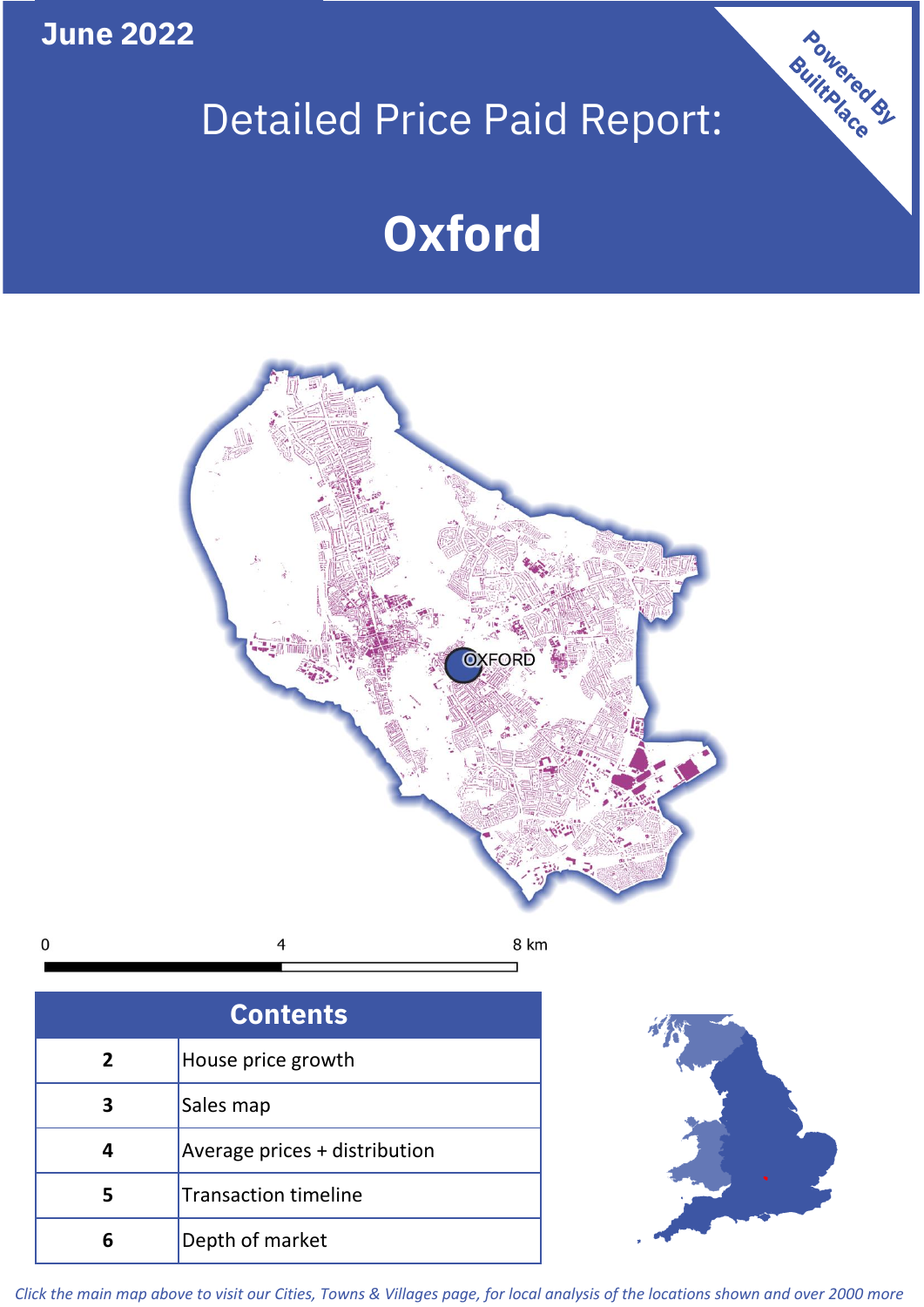### **Headline Data**

|                     | <b>Current level</b> | 3 month  | <b>Annual</b> | 5 year | 10 year |
|---------------------|----------------------|----------|---------------|--------|---------|
| <b>House prices</b> | £459,055             | 3.1%     | 5.9%          | 12.7%  | 60.6%   |
| <b>Transactions</b> | 1,459                | $-11.3%$ | 24.2%         | 1.2%   | $-9.5%$ |

# **House Price Growth (April 2022 data)**

#### *Annual Change in House Prices*



House prices in Oxford grew by 5.9% in the 12 months to April 2022 (based on 3-month smoothed data). By comparison national house prices grew by 10.7% and prices in the South East grew by 11.5% over the same period.

Oxford house prices are now 60.4% above their previous peak in 2007, compared to +60.7% for the South East and +52.9% across England.



#### *Year-To-Date Change in House Prices, December to April*

Local prices have grown by 3.1% in 2022 so far, compared to growth of 0.2% over the same period last year.

#### *Source: OS OpenData; UK House Price Index (Contains HM Land Registry data © Crown copyright)*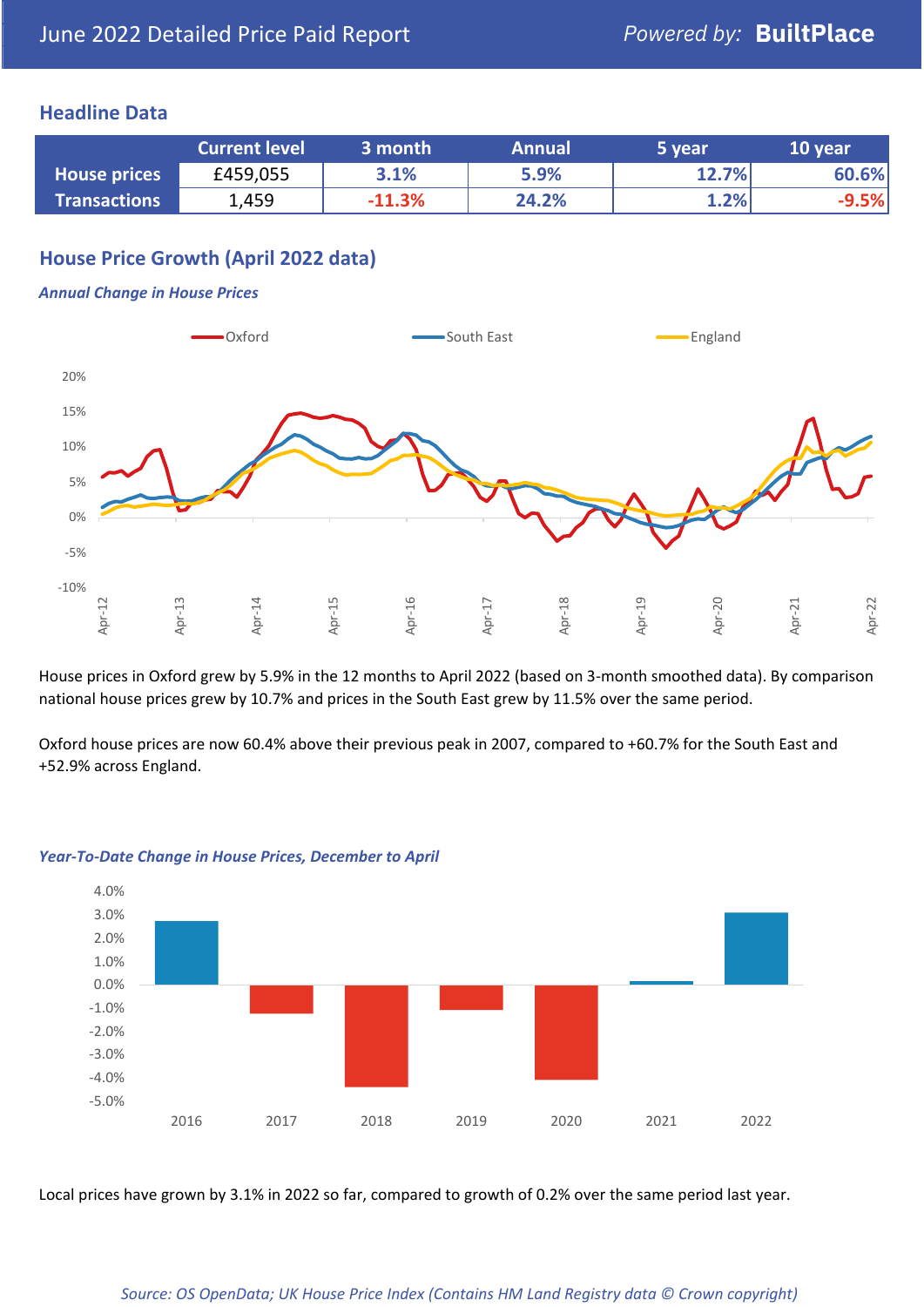# **House Price Map**

### *12 months to April 2022*



*Each point is one postcode, coloured by the average value relative to all sales in this local authority (price bands are LA-specific quintiles).*

# **Map Key**

| Min      | <b>Max</b> |                            |
|----------|------------|----------------------------|
| Up to    | £306,000   | 1st quintile / lowest 20%  |
| £306,000 | £390,000   | 2nd quintile               |
| £390,000 | £481,000   | 3rd quintile               |
| £481,000 | £678,000   | 4th quintile               |
| £678,000 | and over   | 5th quintile / highest 20% |

# *Source: OS OpenData; UK House Price Index (Contains HM Land Registry data © Crown copyright)*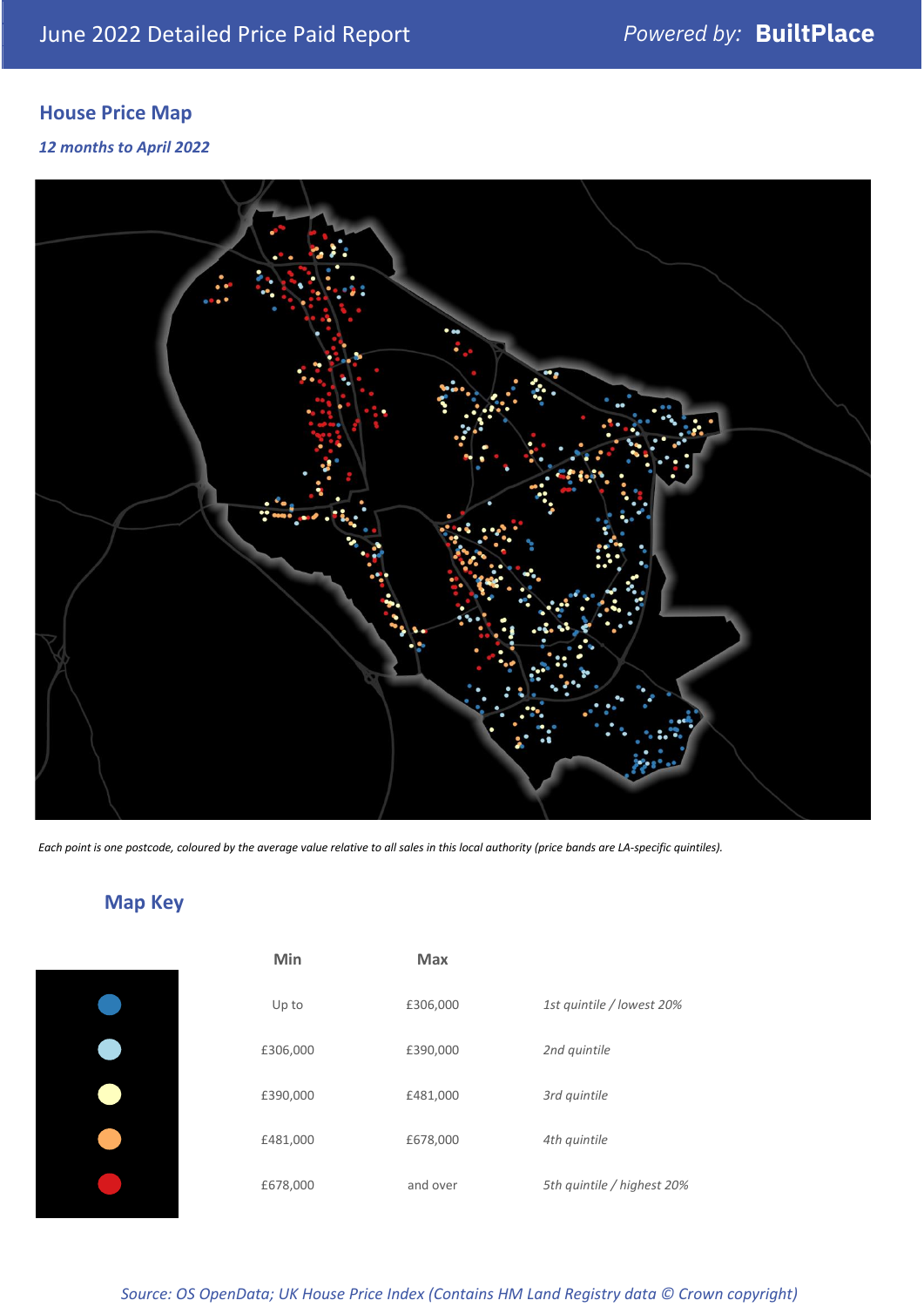# **Average House Price by Property Type**

#### *12 months to April 2022*



|                 | <b>New</b>           | <b>Second hand</b> |  |  |
|-----------------|----------------------|--------------------|--|--|
| <b>Flat</b>     | No recorded<br>sales | £315,020           |  |  |
| <b>Terraced</b> | £392,000             | £528,520           |  |  |
| Semi-detached   | £434,450             | £627,674           |  |  |
| <b>Detached</b> | £608,333             | £1,160,286         |  |  |

# **House Price Distribution by Year**

*All properties, by price band and calendar year (2020 = year to date)*

|                    | 1997 | 2002 | 2007 | 2012 | 2017 | 2019 | 2020 |
|--------------------|------|------|------|------|------|------|------|
| <b>Under £100k</b> | 66%  | 7%   | 2%   | 2%   | 0%   | 0%   | 0%   |
| £100-200k          | 28%  | 55%  | 20%  | 15%  | 3%   | 2%   | 2%   |
| E200-300k          | 4%   | 24%  | 46%  | 41%  | 19%  | 16%  | 18%  |
| £300-400k          | 1%   | 7%   | 17%  | 18%  | 28%  | 26%  | 20%  |
| £400-500k          | 1%   | 4%   | 8%   | 10%  | 20%  | 20%  | 20%  |
| <b>£500k-1m</b>    | 0%   | 2%   | 7%   | 12%  | 22%  | 27%  | 33%  |
| £1-2m              | 0%   | 1%   | 1%   | 2%   | 5%   | 7%   | 6%   |
| <b>Over £2m</b>    | 0%   | 0%   | 0%   | 1%   | 1%   | 2%   | 1%   |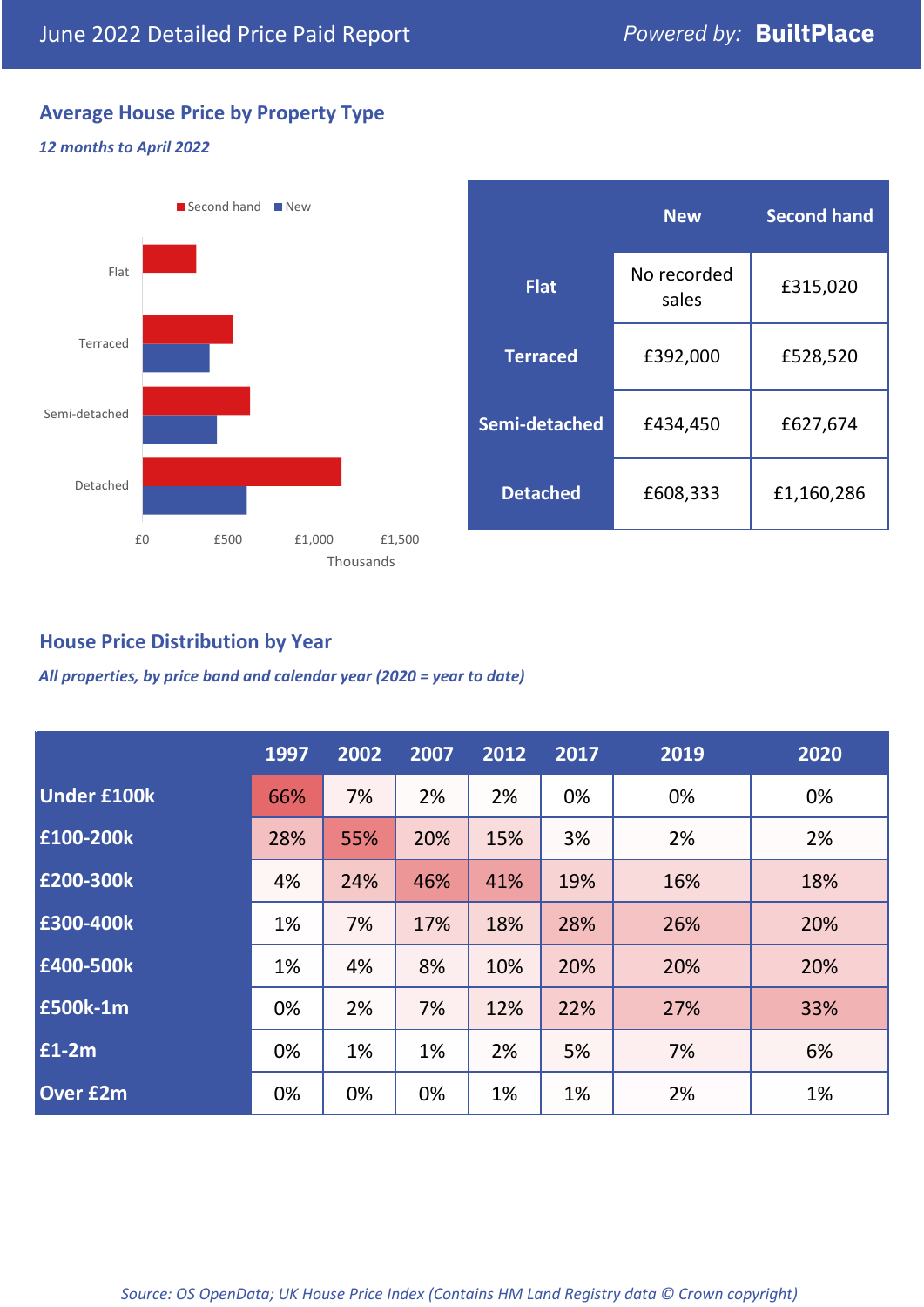# **Transactions (February 2022 data)**

*Annual Transactions, Indexed (2001-05 average = 100)*



There were 1,459 transactions in Oxford during the 12 months to February 2022. This is 58% of the average from 2001- 05 and suggests activity is significantly below pre-downturn levels.

Transactions in Oxford have fallen by 21.6% since 2014, compared to changes of -9.9% for South East and -7.7% for England.



#### *Cash and New Build Sales as % of Total, by Year*

*Note: The data on this page EXCLUDES transactions identified as transfers under a power of sale/repossessions, buy-to-lets (where they can be identified by a mortgage), and transfers to non-private individuals - i.e. it comprises only Land Registry 'A' data.*